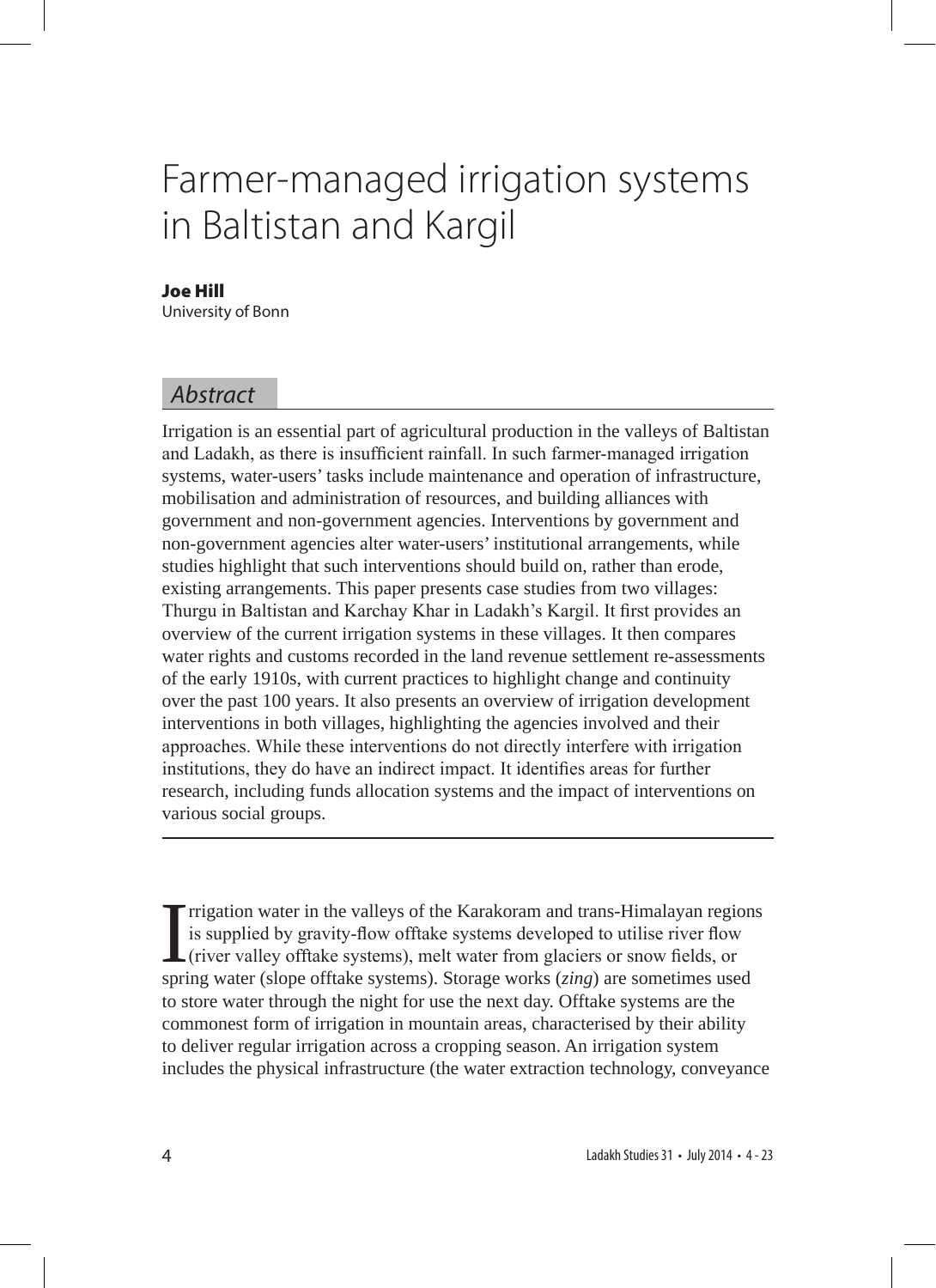channels, control and distribution technologies) and the social infrastructure, i.e. the rules and procedures that ensure the operation of technology and water delivery (Vincent 1995). Ambler (1989, in Vincent 1995: 36) proposes that ease or difficulty of conveyance, and adequacy or scarcity of water supply at key times in the cropping season, are useful factors to explain the necessity of different water management activities, presence of particular functionaries and use of certain technologies.

In farmer-managed irrigation systems, water-users carry out multiple tasks including establishment and enforcement of regulations (rules), distribution of water, operation of the hydraulic works, maintenance of infrastructure, mobilisation and administration of resources, and alliance-building and networking (Beccar et al 2002: 14). The rules, a combination of individual and collective rights and obligations, form the normative foundation for the collective management of irrigation systems. Beccar et al (2002: 3) define water-rights as "authorized demands to use (part of) a flow of water, including certain privileges, restrictions, obligations and sanctions accompanying this authorization." Individual rights are derived from collective rights and duties vary with every irrigation system. They can depend not only on the fulfillment of obligations in the irrigation system but also on the performance of other collective tasks established by the community (Boelens, 1998: 87). Rights and obligations developed during the construction, use and maintenance of irrigation systems can be termed 'hydraulic tenure' arrangements. Hydraulic tenure implies that the normative and organisational arrangements for irrigation reflect the underlying property grid formed during initial construction (Coward 1986). So rights are the product of investments made during system construction and reproduced during maintenance activities. As a result, interventions—that reduce or modify maintenance obligations, for instance—by government and nongovernment agencies invariably alter water-users' institutional arrangements. It is thus argued that external interventions can only succeed if they build on existing arrangements (Coward 1990, Vincent 1995).

This paper presents the findings of research conducted in 2013 in Baltistan and Ladakh. It focuses on historical and contemporary irrigation practices and interventions by government and non-government agencies. Little, if any, research has been conducted on both sides of the 'Line of Control' that divides India and Pakistan in this region (Figure 1). Besides geopolitics, Demenge et al (2013) note that the Ladakh region is the meeting point of two separate scholarly traditions—one focussed on the eastern Himalayas/Tibetan plateau and the Tibetan-Buddhist cultural sphere, while the other concentrates on the western Himalayas/Karakoram and Indo-Islamic world. As a result of these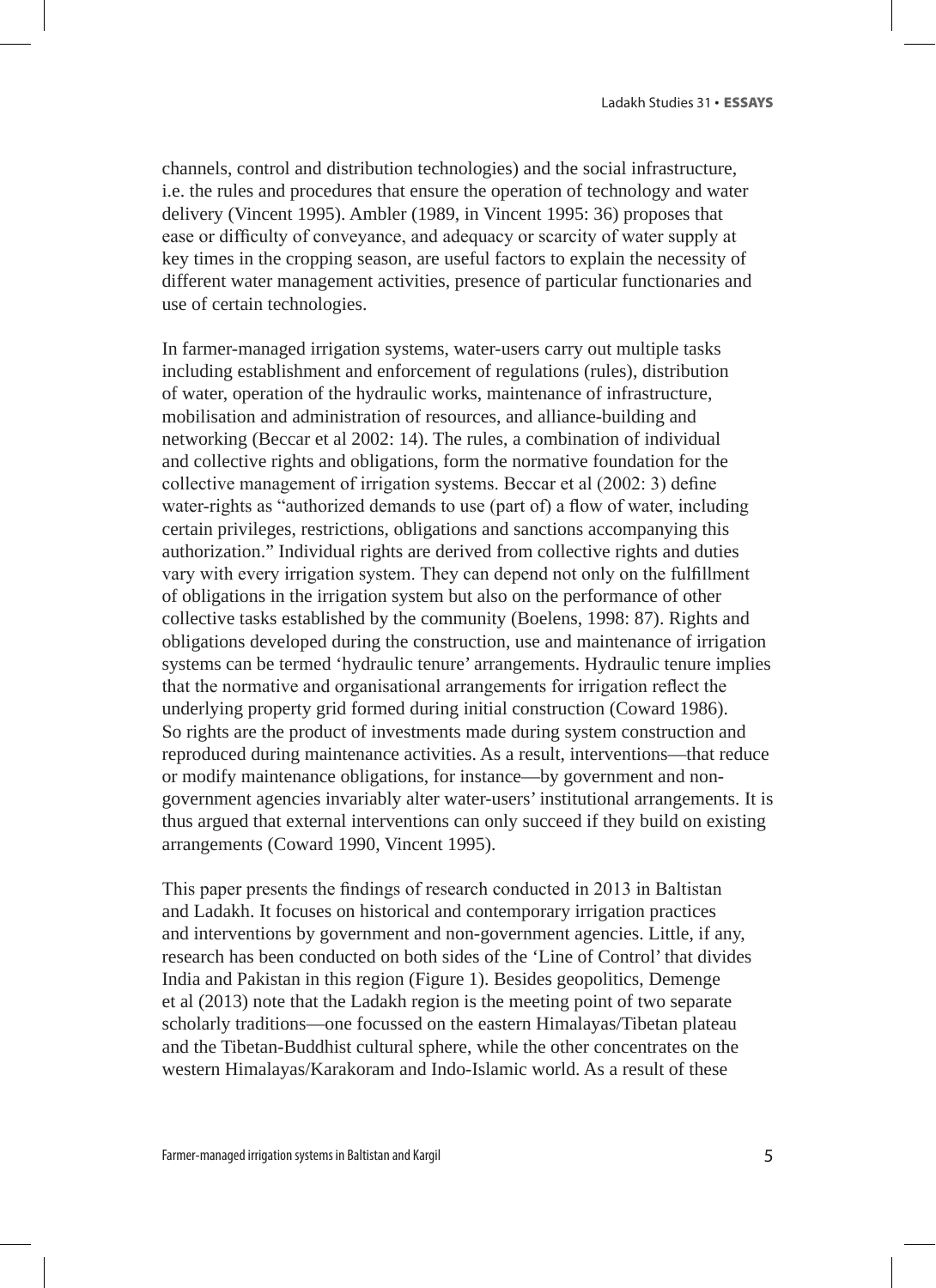divides, the development experiences of agencies on both sides have rarely been compared. While Baltistan and Kargil share similar socio-cultural and ecological characteristics, their political and administrative developments have taken different trajectories since 1947.

## **Brief history of the study region**

From 1834 onwards, General Zorawar Singh led several expeditions against local chieftains in Baltistan and Ladakh. By 1840, the region was under the effective control of Raja Gulab Singh, who in 1946 assumed the title of Maharaja of Jammu and Kashmir (Datta 1984: 30-58). By 1899, Baltistan, Ladakh and Gilgit Wazarat were merged to form a single 'frontier district' and in 1901 the district of Ladakh was established, incorporating Skardu, Kargil and Leh *tehsils* under the administration of a *Wazir-i-Wazarat* (governor) (Sheikh 2010: 166, Lawrence 2002 [1909]: 100-105, Dani 1989: 320)1. Kargil *tehsil* was known as Purig prior to the twentieth century2.

Land revenue settlements (called "regular settlements") were completed in 1901 for a period of ten years by R.T. Clarke. Skardu's re-assessment began in 1911 and was overseen by Thakar Singh, whose 'Assessment Report of the Skardo Tahsil of the Ladakh District' was published in 1913 (Singh 1913a). In Kargil, the re-assessment started in 1910 and is documented in four (untitled) volumes containing village data, currently stored in the Muhafiz Khana (archives/ preservation office), Kargil (Singh 1910b)<sup>3</sup>. These settlements, following Baker (2003: 27), had the primary purpose of determining the nature of property rights in an area, identifying rights holders and establishing revenue rates and payment schedules4. Irrigation rights in each hamlet was also detailed in these revenue

<sup>&</sup>lt;sup>1</sup> Gilgit *tehsil* was not included in Ladakh district.<br><sup>2</sup> See Grist (1998: 13-19) for a discussion on the history of Purig.

<sup>3</sup> The 'Assessment Report of the Kargil Tehsil', by Thakar Singh, dated August 1912, has yet to be located. It is not available at the British Library in London, the National Archives in Delhi, the Leh Archives (where staff said that all records related to Kargil were shifted to Kargil after bifurcation) or the Archives office, Kargil. A 'Note on the Assessment Report' was located in the Jammu Archives (MoJK 1912).

<sup>4</sup> Ostensibly the settlements were "an exercise in elucidating and recording a region's customs and laws relating to land rights, cultivation, and the distribution of agricultural surpluses", however they "were heavily influenced by prevailing European social theories concerning private property, investment and productivity, anthropological theories about social evolution, and the successes and failures of prior settlements in other parts of India, all cloaked in the guise of debates about what constituted "local custom" (Baker 2003: 27).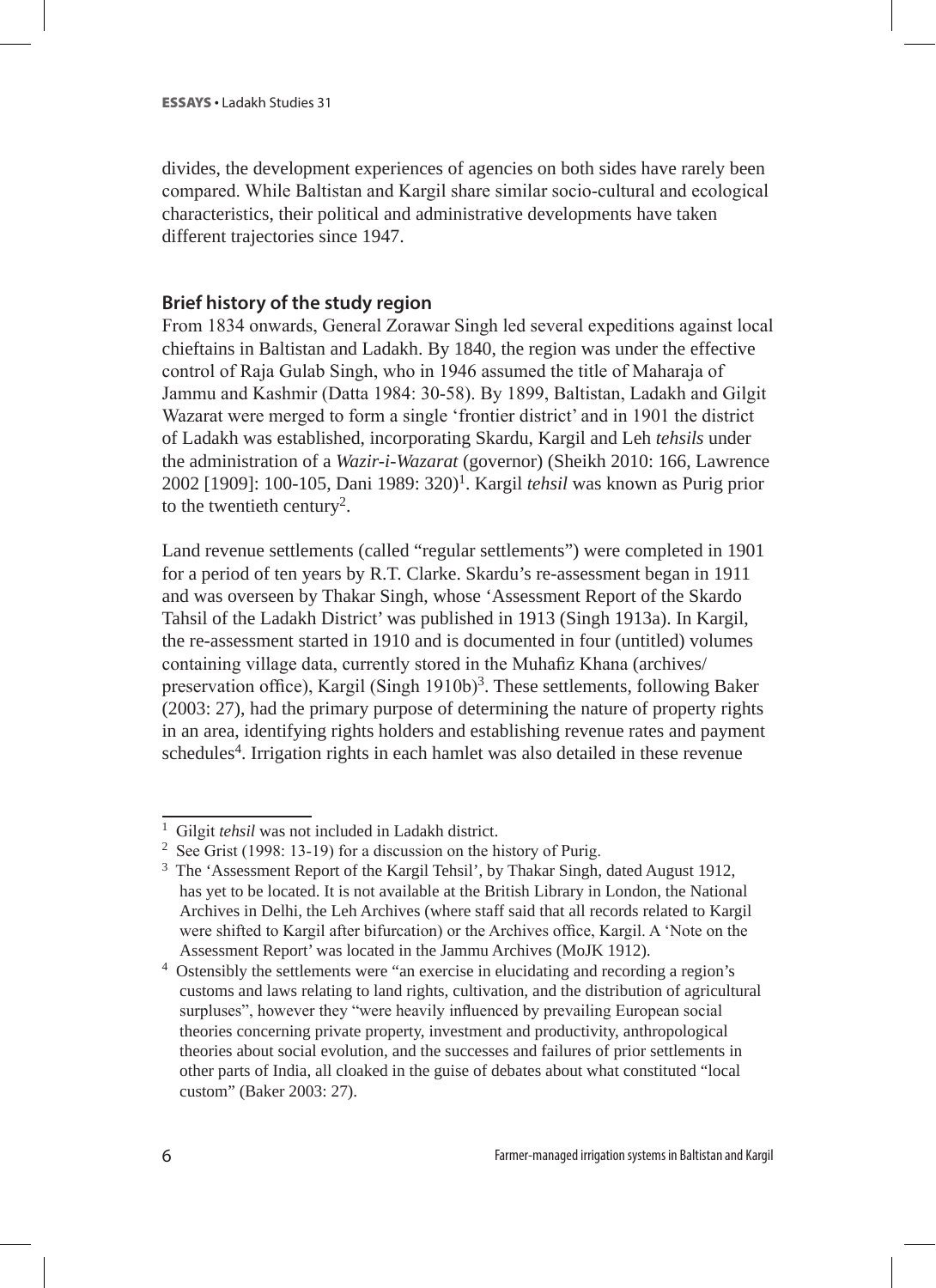records, compiled and maintained by a local government official called *patwari* (tax collector). The village record of rights (*Misl Haqiyat*) contain a section called the *Riwaj-i-Aabpashi* (irrigation customs), which indicates the *kuhls* (irrigation channels) in which a village has irrigation rights, and the nature of those rights (Coward 1990: 81)<sup>5</sup>. The *Riwai-i-Aabpashi* for the study villages were obtained from the respective districts (Singh 1910a, Singh 1913c).



*Figure 1: Map of Baltistan and Ladakh showing key places and research villages*

At the time of independence from British rule, Jammu and Kashmir was effectively excluded from the partition agreement, leading Pakistan and India to fight a war over it (Grist 1998, 2008)<sup>6</sup>. As a result of this war, Ladakh Wazarat

<sup>5</sup> The property and irrigation rights recorded during the settlements in Kangra district (present-day Himachal Pradesh), which became part of the administrative system for enforcement and adjudication, continued to influence irrigation up until the 1980s (Coward 1990: 87).

<sup>&</sup>lt;sup>6</sup> There have been further conflicts in 1965, 1971 and 1999—the latter known as the Kargil War.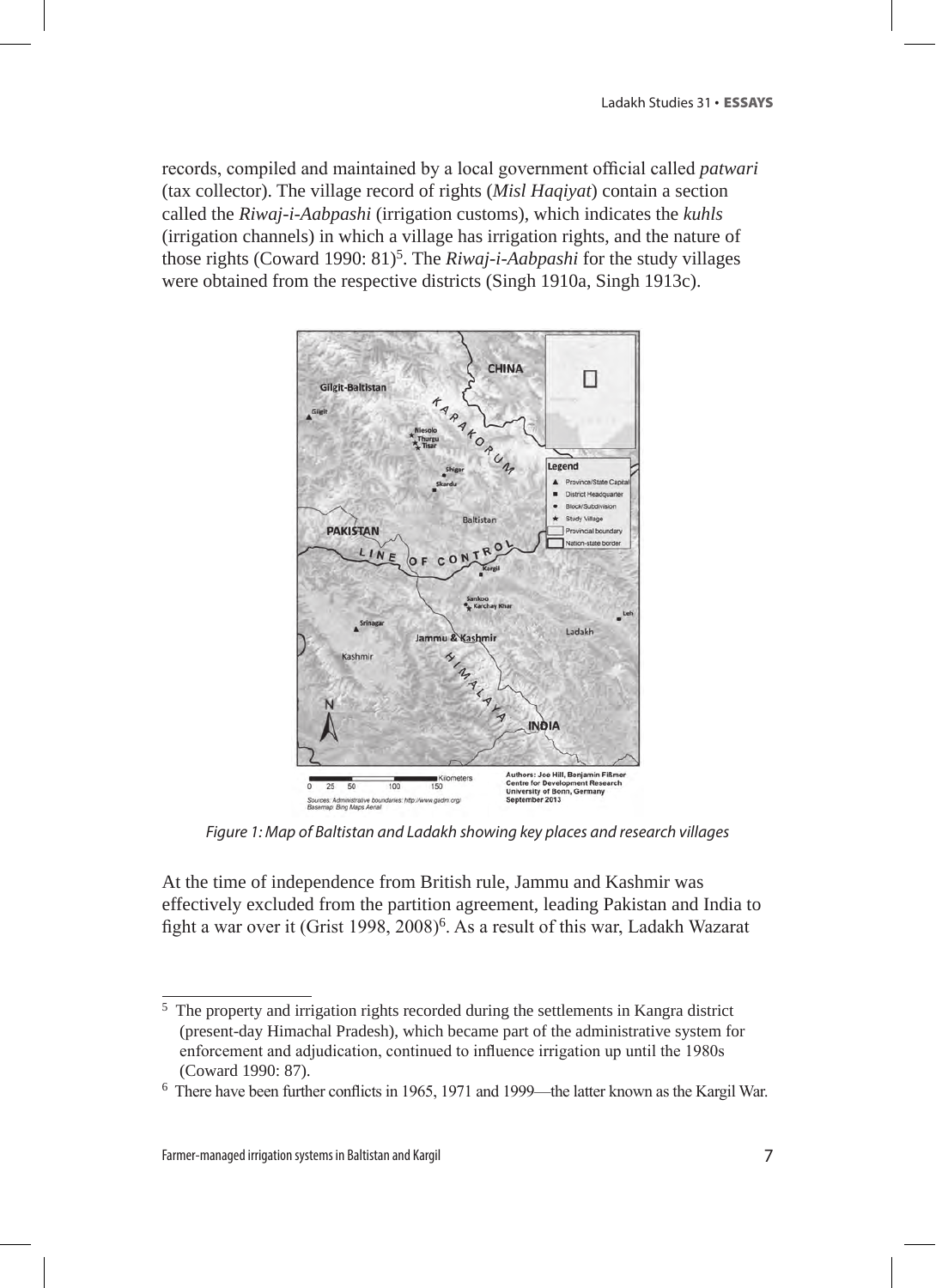and its people were divided by the Line of Control (Bouzas 2012). Thus, it takes a week to travel between Kargil and Skardu via Islamabad, Lahore, Amritsar and Srinagar, even though the distance between the two is only about 200 km (Figure 1). Today the name 'Baltistan' is used for the area under Pakistani control, including the districts of Skardu and Ghanche. Balti-speaking communities still live in Leh and Kargil districts, which are under Indian control (Magnusson 2011: 34, Magnusson 2006). In Kargil district's Suru valley, the population speaks Purigi, a Tibetan-dialect related to Ladakhi and Balti. Purigi-speakers can be found across Kargil district and Baltistan. Like Balti, Purigi is nowadays written in the Urdu script.<sup>7</sup>

According to van Beek (1999: 442), Ladakh has been reduced to a state of dependence that "ironically, is partly attributable to government policies aimed at replicating nationalist projects of development in this rather different region [than the mainland], for example through the promotion of tourism, cash cropping, and modern education, and the concurrent undermining of local livelihoods by the provision of heavily subsidised agricultural inputs and rations of 'essential commodities.' The growth of waged employment and cash incomes in general is tied mostly to government jobs and the armed services, and through these agencies' procurement of local agricultural produce..." On the Pakistani side of the Line of Control, this list would include the Aga Khan Rural Support Programme (AKRSP) upon which, until recently, the "current welfare structure in Baltistan relies heavily" (Magnusson 2006: 198). In Zangskar, which falls in Kargil district, Mankelow (2005) shows that attempts to improve irrigation systems have been largely ineffectual, while at the same time traditional institutions are being undermined by a growing dependency on the government for funds, materials and labour. Others studies on irrigation in Ladakh and Baltistan have focussed on other aspects and rarely commented on the sustainability of contemporary irrigation interventions (see Labbal 2000, Schmid 2000, Schmidt 2004)<sup>8</sup>.

<sup>7</sup> The Purigpa and the Balti are two of eight recognised ethnic groups given Scheduled Tribe status in Ladakh. According to Census data of 1986-1987, the Purigpa made up 69 percent of Kargil district's population, and the Balti just 3 percent (van Beek 1997: 35).

<sup>8</sup> Labbal (2000) details village-level irrigation management arrangements in Ladakh, showing that while landholding and social status are unequal, access to irrigation water is equitable; Schmid (2000) provides an account of a minority group's unsuccessful legal attempts to gain access to water in Hunza, and Schmidt's detailed work provides a superb overview of the institutions for natural resource management, including irrigation, in the Shigar valley.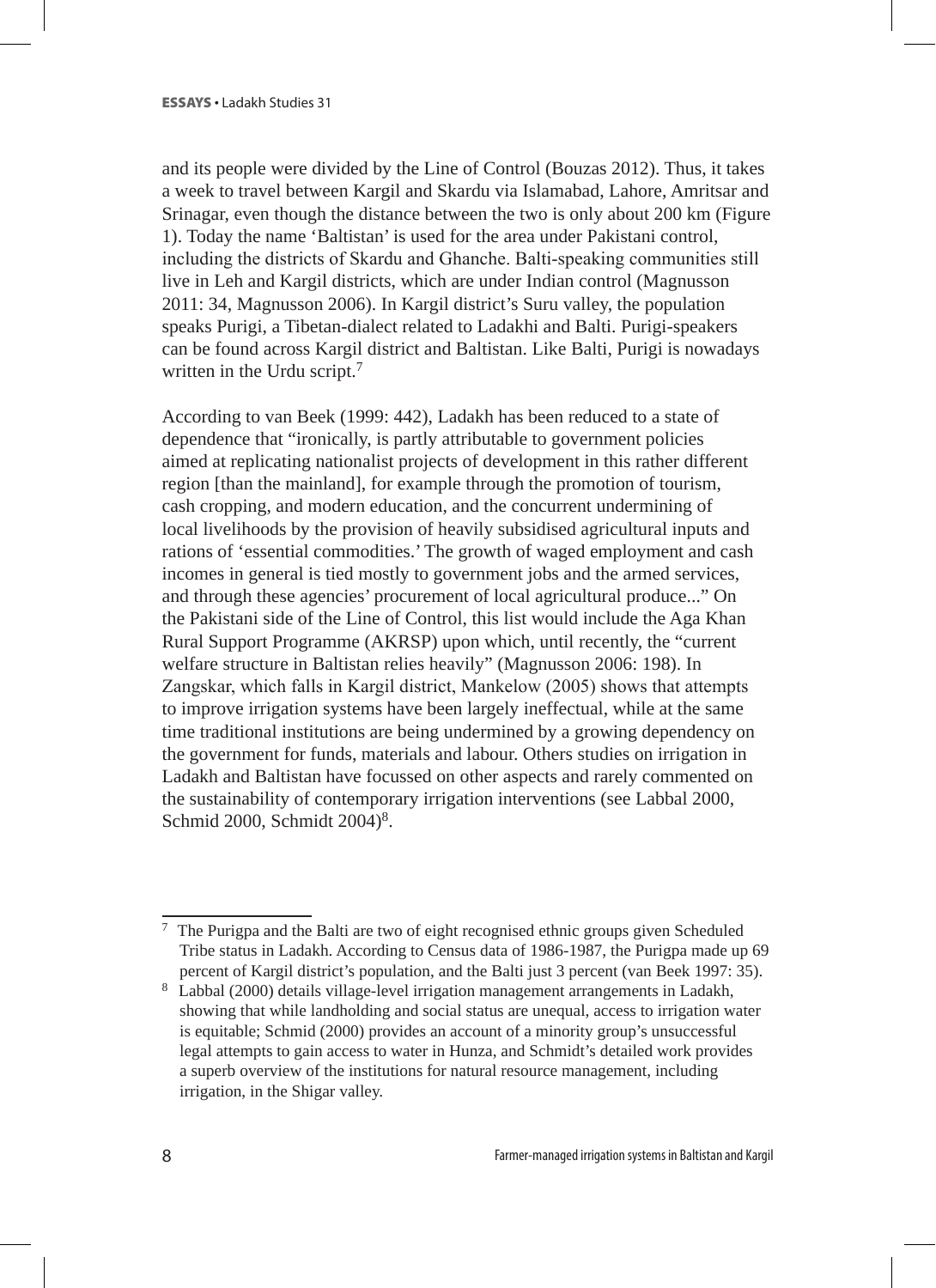## **Methods**

Qualitative field research was undertaken from mid-April to early July in 2013. Following visits to several valleys in each district, villages were independently and purposively selected for intensive study. The selection was made keeping in mind the altitude, population size, and agricultural characteristics of villages identified in 2012 for research in Tajikistan's Pamir and Kyrgyzstan's Alai (Hill 2013), as well as previous research conducted in Shigar (Schmidt 2008) and Suru (Grist 2008). Thurgu is located in Tisar Union Council, in the Basha valley, upper Shigar valley, to the north of Skardu town (Figure 1). Karchay Khar<sup>9</sup> is located in Sankoo Development  $Block^{10}$ , which is south of Kargil town and midway up the Suru valley in Barsoo valley. Fieldwork was undertaken for about three weeks in Tisar Union Council, and three weeks in Karchay Khar Gram Panchayat<sup>11</sup>. Assistants were hired locally and the research relied heavily on my mediocre command of Hindi and Urdu. Transect walks across villages and along channels, participatory mapping of irrigation systems and farmland, interviews, observation and other group participatory methods (e.g. ranking of seed varieties, timeline of the village and region's history, mapping of mobilities) were utilised. Local government officials, elected politicians and councillors, and NGO staff were interviewed, while hoteliers in Skardu, Shigar and Kargil provided key logistical support.

#### **Thurgu village, Shigar valley, Baltistan**

Thurgu village is located on the left bank of the Basha river, just across from Chutron, which is famous for its hot spring baths (Azhar-Hewitt 1998) and just a few kilometres upstream from where the Basha and Braldu valleys open out to form Shigar valley. A hundred years ago, at the time of Skardu's settlement officer Thakar Singh (1913a: 5-8) classified the *tehsil's* 199 villages (termed 'estates') into four classes according to climate, crops and fruits production. Singh placed Thurgu village in the third class category: where agriculture is more

<sup>&</sup>lt;sup>9</sup> The villagers requested that I write Karchay Khar, although their village name is officially written as Kartse Khar. For example, 'Karchay Khar' is written on the village's middle school's signboard.

<sup>10</sup> In early 2014, it has been announced that Barsoo will itself become a Development Block.<br><sup>11</sup> Union councils are the Pakistani equivalent to gram panchayats. Tisar Union Council

comprises six revenue villages, whereas Karchay Khar Gram Panchayat contains only Karchay Khar revenue village. By Indian standards, gram panchayats in Kargil are unusually small. See Hill (2014: 24-25) for further information on union councils in Shigar valley/Baltistan.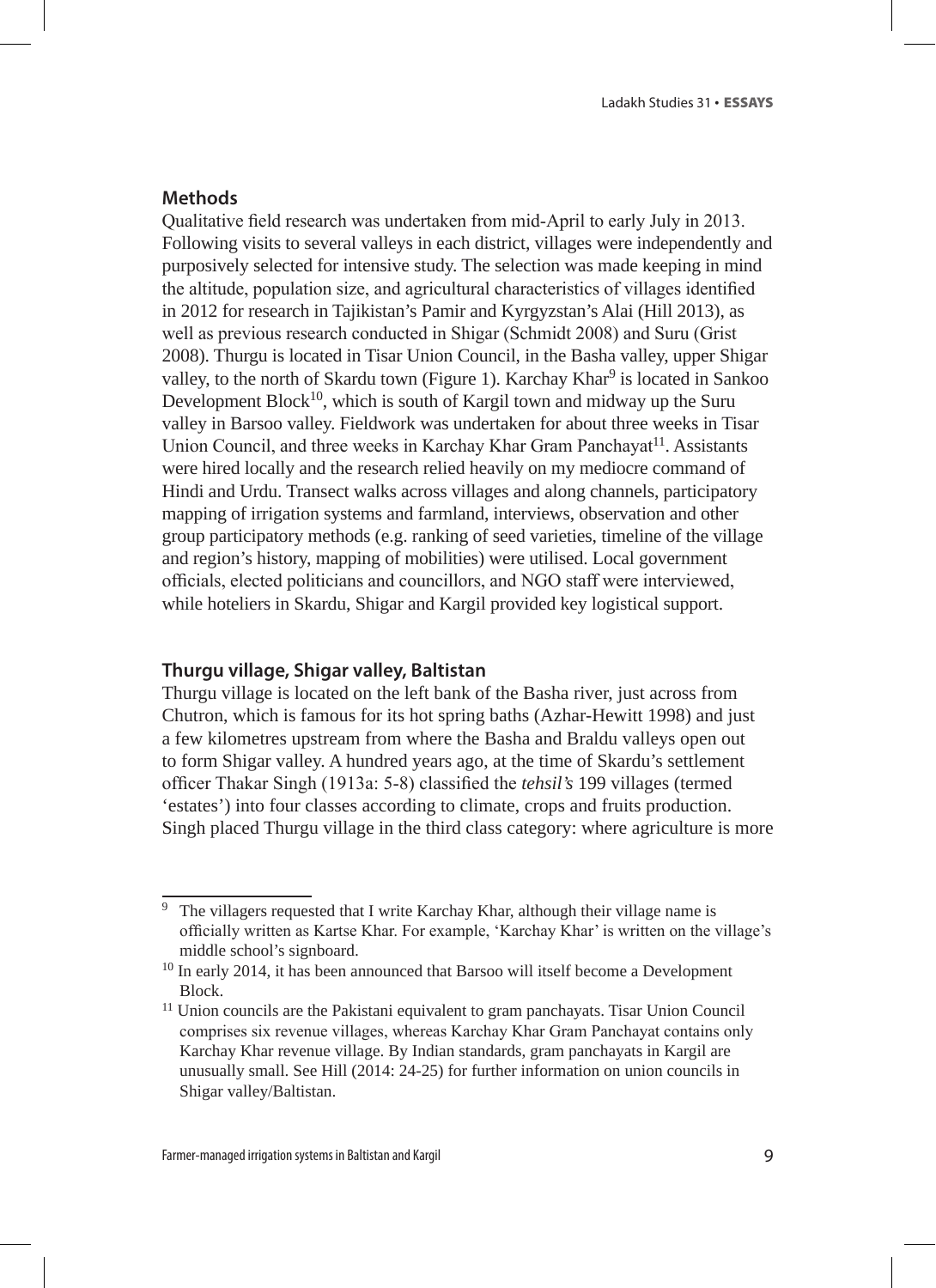difficult, fruit is poor and consumed at home, the estate is not easily accessible. Thurgu remains difficult to access: after a four-hour journey in a shared vehicle from Skardu to Chutron, four to five small bridges—often no more than logs fastened together with cloth and supported by rocks—must be crossed when travelling from Chutron to Thurgu on foot. The alternative route is via a road up the Basha's left bank, whose construction began in 1998 (funded by AKRSP, later widened by the government); however very few vehicles use this road. The revenue village includes Thurgu, with about 85 households, and the hamlet Zing Zing, located about 1 km away with 8 households (see Photo 1). In 1913, Thurgu revenue village was recorded as having 52 hectares of land, with 28 hectares under cultivation (Singh 1913b). In 2013, the *patwari* was unable or unwilling to provide the latest data for Thurgu village's irrigated area<sup>12</sup>.



*Photo 1: Thurgu (to the left) and Zing Zing (right), with the Basha River in the foreground*

## **Thurgu's irrigation systems**

Thurgu Revenue Village has a complicated network of irrigation channels, which the locals refer to as *hrkong* (generally larger) or *hrka* (smaller). Figure 2 shows a map created with the help of villagers, images from Google Earth and transect

<sup>12</sup> For Niesolo Revenue Village, also in Tisar Union Council, the figures were available: the cultivated/irrigated area for had increased by 41% over the one hundred year period.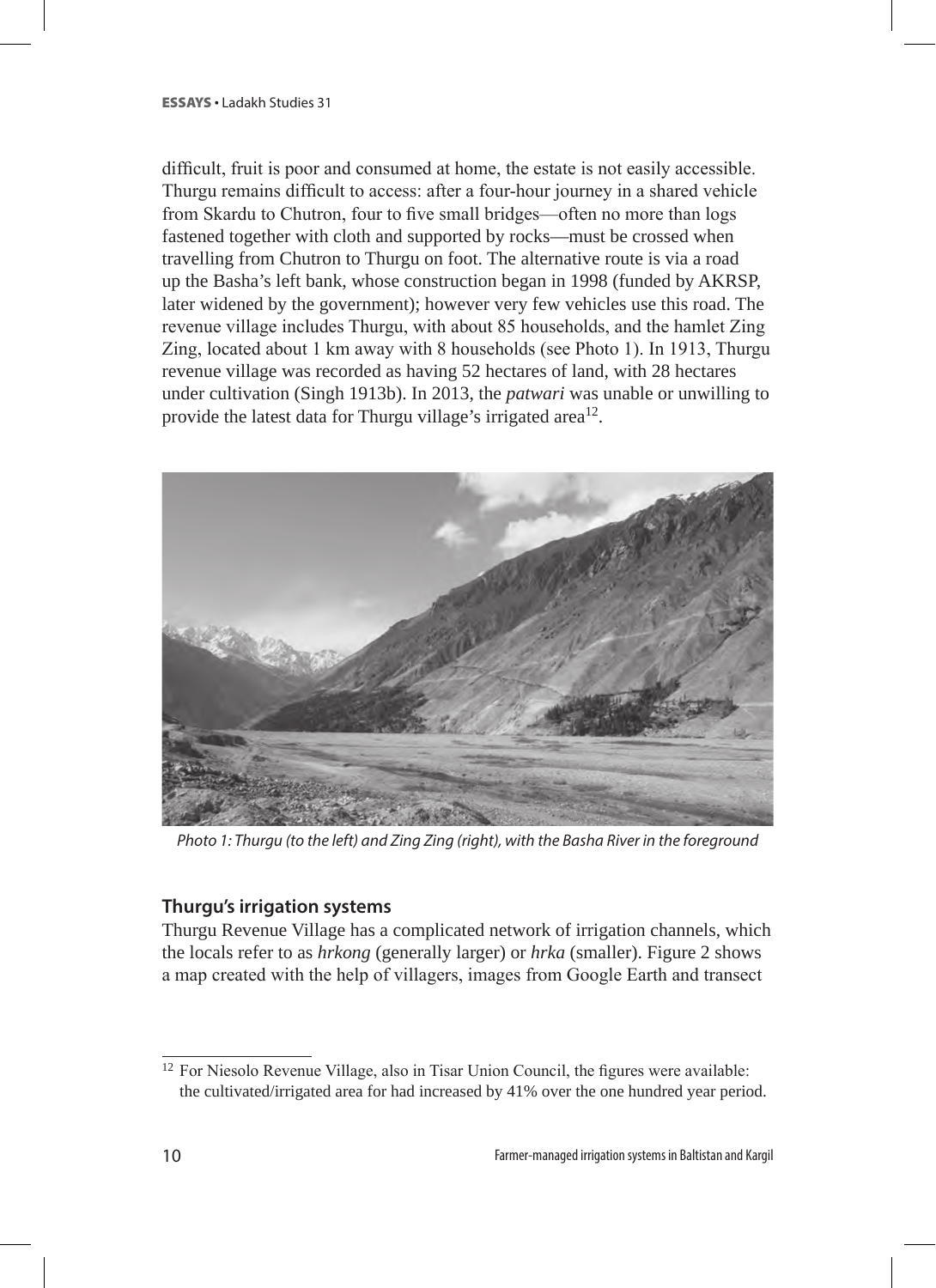walks across the village. It shows one main stream (Urdu: *nalla*) called Lungma, which is fed by several springs, and from which at least eight irrigation channels (*hrkong*) are sourced. The topmost *hrkong* supplies water every four days to the hamlet Zing Zing (Maloni hrkong can be seen cutting across the mountainside in Photo 1). A smaller *hrkong* with its headwork also at the top of Lungma, known as Aga Khan pi hrkong, was created in 1996 by an AKRSP project. The village's most important irrigation channel is called Ghora Bloq pi hrkong. Every year, in the month of May, a group comprising one male representative from each household (regardless of their landholding size in the command area) trek up the mountainside, to camp for a night at a place known as Ghora Bloq (*bloq* is Balti for 'alpine pasture' (Schmidt 2004: 326)), situated at an altitude of 3,800m above mean sea level. The next day, working downwards towards the village, the group repair the channel, and 'bring water to the village'. Ghora Bloq pi hrkong irrigates all the farmland up to Lungma. Just before the *hrkong* reaches Lungma, it joins and supplies water to a *hrkong* called Hrkong Lungma, which in turn supplies water to Dukhzakhsi hrka and Skillma hrka*.* Besides the springs that feed Lungma, the village of Thurgu has an additional 10-15 springs (*chasma*, or in Balti *chumik*) that feed into larger *hrkong* or form the source of *hrka*. In addition to water received from Maloni hrkong, the hamlet Zing Zing relies on the limited water of several springs located in its main *nalla* (seen above Zing Zing in Photo 1), which is why it has four *zing* (storage reservoirs).



*Figure 2: Map of Thurgu showing features mentioned in text*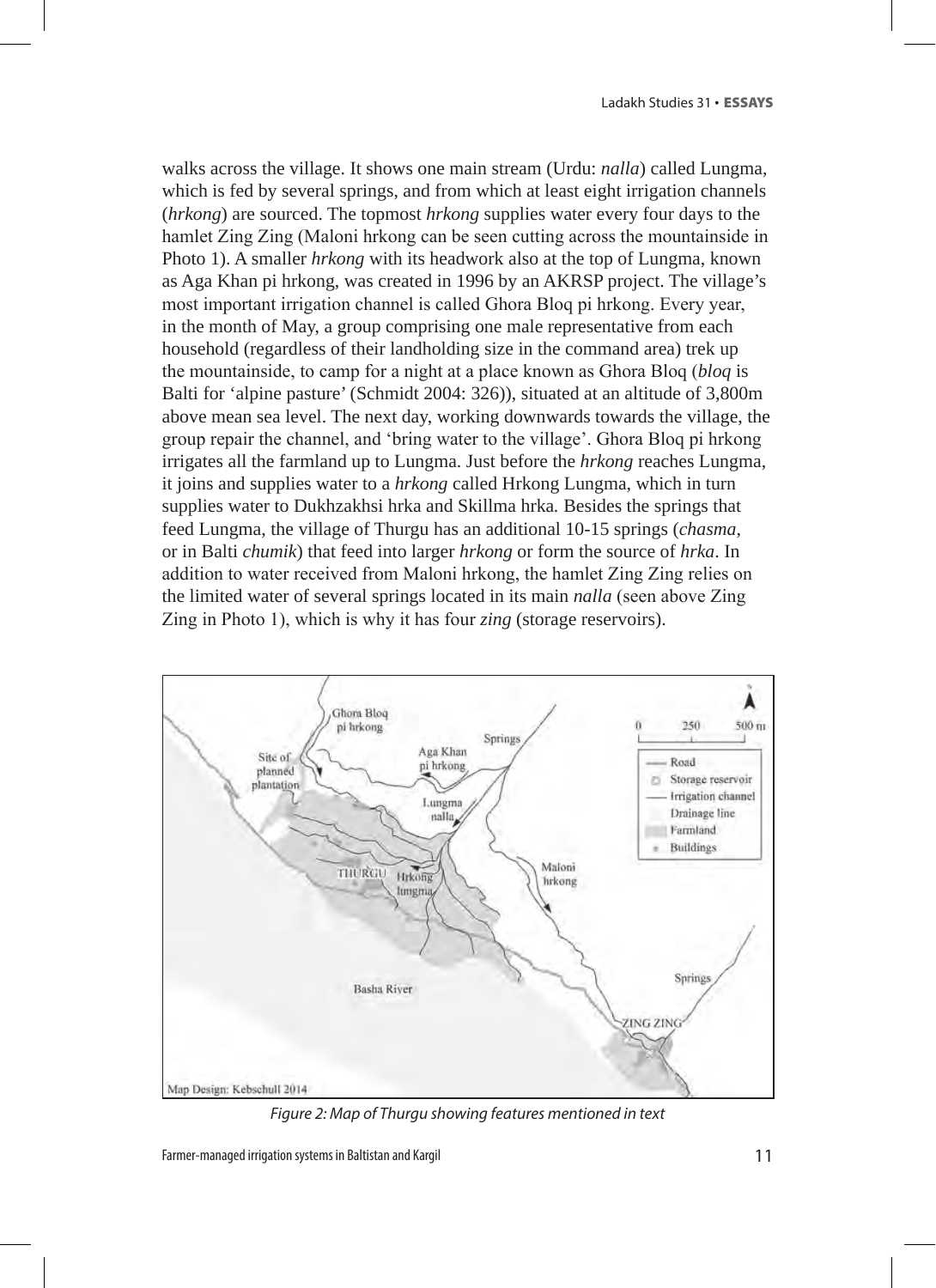#### **Irrigation rules over the past 100 years**

A comparison of the irrigation customs recorded in the 1913 village record of rights with the present-day practices points to continuity and change. For instance, the penalty for not participating in the annual repair of Ghora Bloq pi hrkong was, and still is, one kg of *deshi* ghee per household. The 1913 record states that the supervisor or *hrkongpa* (also *hrkongstrunpa*) is selected annually by the villagers. In 2013, the *hrkongpa* was a 67-year-old man, who was performing the task for the second consecutive year. He said he was remunerated with 3 kg of barley or wheat by each household at the end of the season, totalling to about 240 kg grain (~80 households made the payment in 2012). This is the same rate per household recorded 100 years ago. However, it stated that the duty lasted 40 days, whereas in 2012 the *hrkongpa* worked for three months (the channel's importance and use has likely increased as the village has grown in size). For non-attendance at the annual cleaning of other *hrkong* or *hrka*, the penalty is recorded as one *seer* (kg) of wheat or barley per day of absence. Nowadays the penalty for non-attendence is disputed. *Tsharma* (elders) from Niesolo village said that several years ago such penalties were abandoned to maintain peace in the village. In Thurgu, some villagers claimed such penalties had been dropped, whereas others stated that the size of a fine depends on the wealth of a household, for example, Pakistani Rupees (PKR) 30 for a wealthier household and 1 kg barley grain for a poor household.

#### **Irrigation development interventions in Thurgu**

Irrigation interventions in Baltistan are undertaken by the Public Works Department (PWD), or funded through the Local Government and Rural Development (LG&RD) department, or the AKRSP. From 2003 to 2011, 122 projects were funded under the 'National Programme for Improvement of Watercourses' in Skardu district. Three of these 122 projects were completed in Tisar Union Council (UC), two in Chutron village, one in Tisar village, and none in the UC's other four villages<sup>13</sup>. It was not possible to verify the actual results of these interventions during field research. Until recently union councils had at their disposal funds provided by the LG&RD, however according to Tisar UC's ex-Chairman (2002-2007), the Government of Pakistan ended this system in 2009, when power was vested in the Deputy Commissioner (Skardu), Assistant Commissioner (Shigar) and *Tehsildar* (Shigar)*.* Locals hope that

<sup>&</sup>lt;sup>13</sup> The amount spent on each projects was about PKR 260,000 (roughly Indian Rupees (INR) 180,000). A (labour equivalent) contribution of PKR 100,000 from villagers is listed for each of the projects.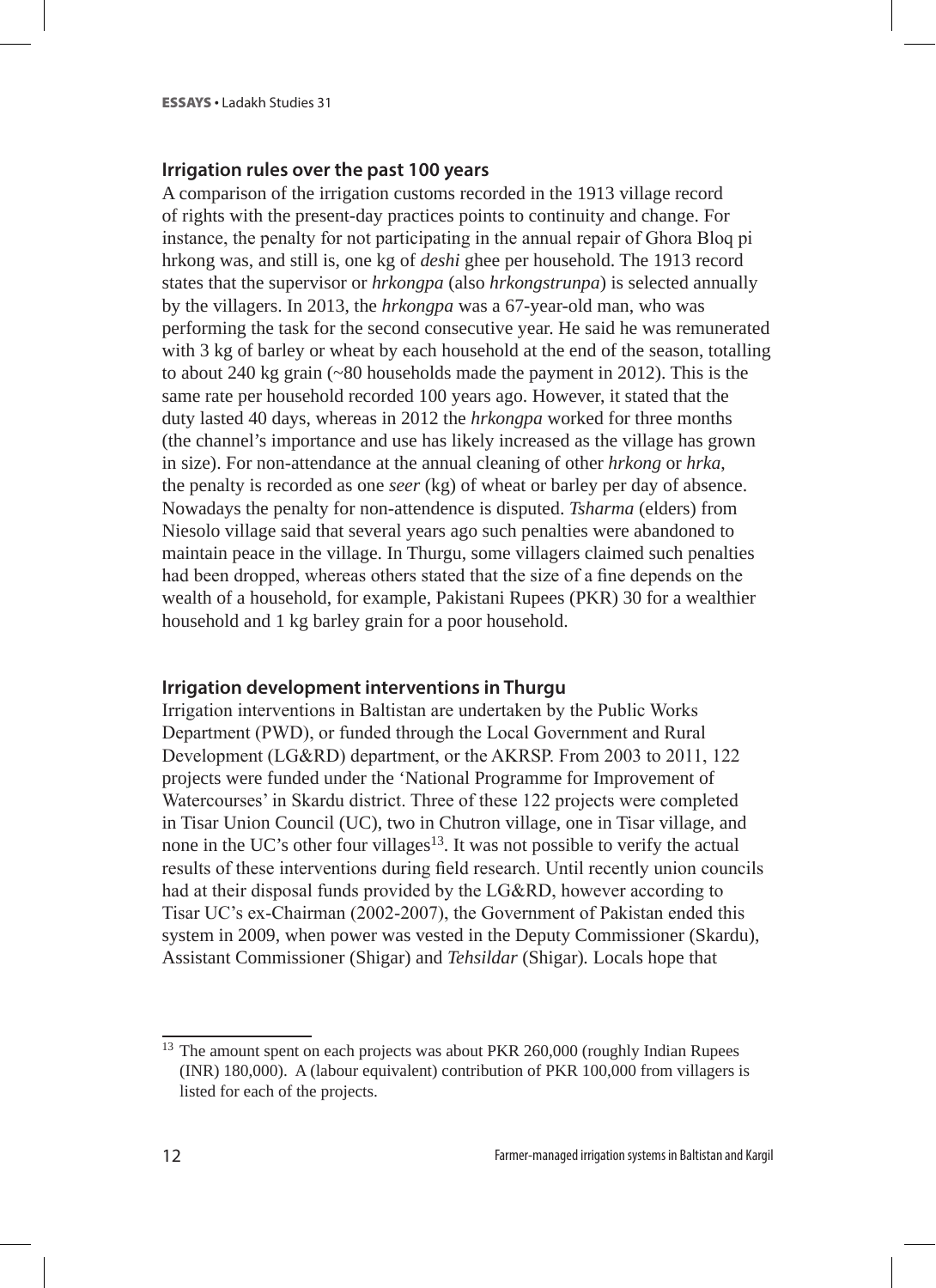Gilgit-Baltistan's upcoming local elections, scheduled for 2014, will return power to councillors. Regardless of who is in charge of spending, funding to union councils has continued. For June 2012-2013, the LG&RD allocated PKR  $540,000^{14}$  to Tisar UC, to be spent on 15 projects: a community centre, repair of four irrigation channels, a road, eight protective bunds (against river erosion), and a water tank. Each of the irrigation channels will receive PKR 40,00015. Interviews with councillors in Tisar UC revealed that such allocations have been the norm over the past 10 years. As there are six villages in the UC with eight or so irrigation channels per village, funding comes infrequently to irrigation channels, especially in peripheral villages like Thurgu.

The AKRSP officially began work in Baltistan in 1986, and by 1990 village organisations (VOs) had been created in all of Shigar subdivision's 57 villages (Clemens 2000). Irrigation projects (construction and repair of channels) formed a major part of AKRSP's Productive Physical Infrastructure (PPI) programme. Fazlur-Rahman (2007: 338-339) analyses the PPI projects completed by VOs up to 2000, and finds that 85% of the 802 projects initiated in Baltistan were completed by 2000. About 54% of these projects were for irrigation (including 388 feeder channel/pipe irrigation, 30 storage reservoir, and 14 lift irrigation projects), and 26% for other water-related projects (i.e. 89 protective works, 78 boundary walls, 9 micro-hydel schemes and 33 water supply/delivery). Since 2000-2005, however, AKRSP has scaled back its agricultural support operations. Nevertheless under an Italian and Pakistani government funded programme named Social Economic Environment Development (SEED), four irrigation channel repair projects have targeted Tisar UC: two completed in Hamasil and Thurgu, and two (in Tisar revenue village) ongoing in spring 2013.

AKRSP have funded a total of four projects in Thurgu Revenue Village: in 1996 construction of a new irrigation channel and the repair of a *zing* in Zing Zing, from 1998 the construction of a link road, and in 2012 the repair of Thurgu's main irrigation system Ghora Bloq pi hrkong (under SEED)16. Field research revealed that the 1996 project (a channel created above Thurgu to irrigate a plantation) failed as villagers stopped maintaining it after a few years. The 2012 project renovated 3,500 feet of channel and included the construction of a 250

<sup>&</sup>lt;sup>14</sup> Roughly equal to INR 304,000, or EUR 4,200. According to xe.com, exchange rate was PKR/INR 0.56266 and PKR/EUR 0.00777 on 30.12.2012.

<sup>15</sup> Roughly equal to INR 22,500.

<sup>16</sup> AKRSP/SEED channelled PKR 666,288 (about INR 375,000) into this project, with PKR 222,058 listed as the community's (labour equivalent) contribution.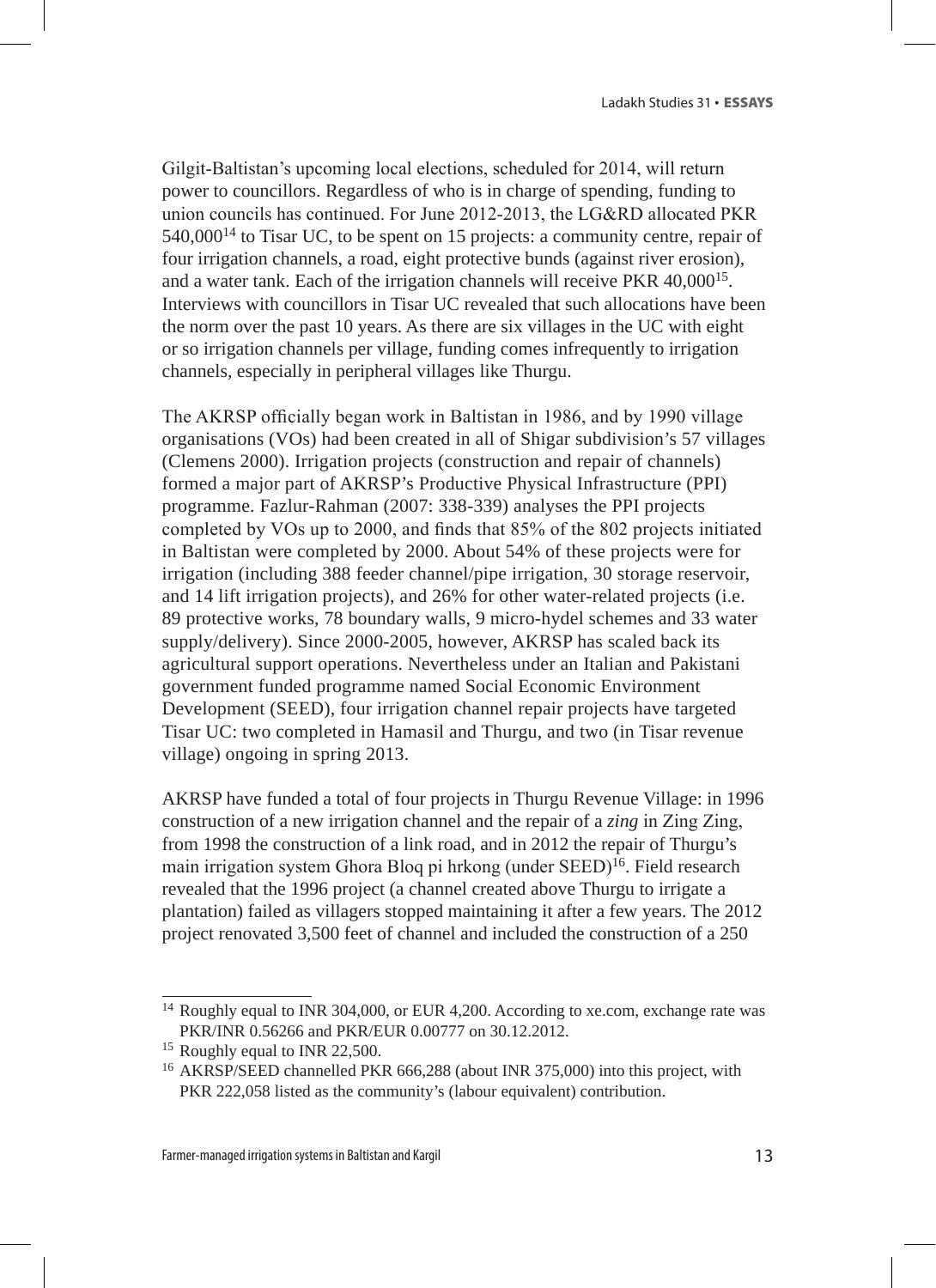feet RCC tunnel. One of the village's two religious leaders (both sheikhs, each of whom leads a political party-based faction in the village) oversaw the project. He made the project application to AKRSP in 2012, after his party came to power in 2009 after 15 years in opposition. Only those male villagers supporting this sheikh participated in the paid renovation work to the irrigation channel; the remainder boycotted the work. By 2013 the renovation work appeared to have been completed to a high standard.

## **Karchay Khar village, Suru valley, Kargil**

Karchay Khar village is located midway up the Suru valley, in a side valley known as Barsoo valley<sup>17</sup>. Connectivity to Kargil has improved significantly in recent years, with bus services from Barsoo valley to Kargil four times a day. Karchay Khar Revenue Village (and also a gram panchayat) comprises three hamlets/villages: Stiankung (25 households), Karchay Khar (~67 households), and Stakbourik (28 households). Karchay Khar hamlet is itself divided into four *mohalla*: three in the main village, the fourth (Richen) located below an area of farmland called Dambisthang (seen at the top-left of Photo 2). During Kargil's re-assessment in 1910, the *tehsil's* revenue villages were divided into four classes (as were the villages of Skardu *tehsil*). Karchay Khar Revenue Village was placed in the third class category (Singh  $1910b$ )<sup>18</sup>. In 1910, the revenue village is recorded as having 144 hectares of land, including 47 hectares of cultivated land, while in 1901 the data shows 132 hectares of land of which 57 was cultivated (Singh 1910b). Karchay Khar has a rich history and many features: as one descends towards the village from the main road, down a steep and winding road that ends at a newly constructed bridge (seen in Photo 2), one passes a recently installed diesel generator, a seven-metre tall sculpture of the Buddha believed to date back to the seventh or eighth century CE (Abbasi 2012), a tourist bungalow (under construction in 2013) and a newly built primary school. There is also a fenced-off park that includes the tomb of Rygyal Khatoon19. The *khar* in the

<sup>&</sup>lt;sup>17</sup> The valley is also known as Kartse valley (Abbasi 2012) or Phoolungma valley (Pulumba Chu is the name given to the tributary of the Suru River in the Gazetteer of Kashmir and Ladak in 1890 (1974)).

<sup>&</sup>lt;sup>18</sup> This is a little unclear. The Archives office (Muhafiz Khana), Kargil has four untitled books that contain the details of just 118 revenue villages. One book contains the details of 32 villages in the first class, one contains the details of 16 villages in the fourth class, and two books contain the details of 70 villages in the third class. The book containing the details of the villages of the second class appears to be missing.<br><sup>19</sup> Over 400 years ago, according to Francke (1999 [1907]: 92-93), the "Duke" of Khapulu, Ali

Mir, married his daughter Rygyal Khatoon, to the Ladakhi (Buddhist) ruler Jamyang Namgyal.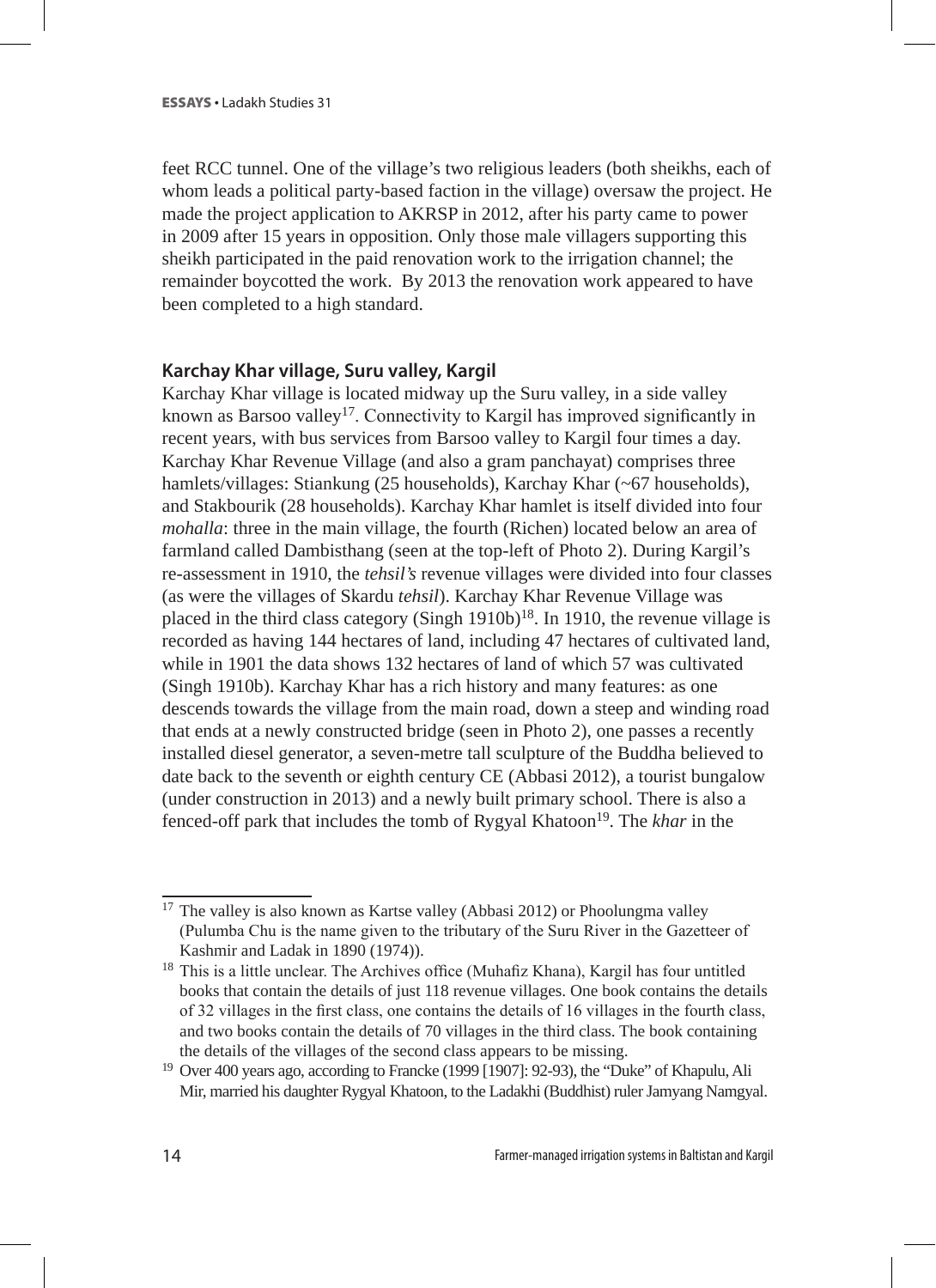village's name refers to the fort that was located on the huge rock towering above the main village.



*Photo 2: Karchay Khar village on the left bank of the Barsoo River*

#### **Karchay Khar's irrigation systems**

Karchay Khar's network of irrigation channels is more complex than the one in Thurgu. Irrigation channels are referred to as *yurba* (Purigi language) by villagers (larger irrigation channels are called *mayur*); however they are also referred to as *hrkong* or *hrka.* A map (Figure 3) created with villagers and adjusted following numerous transect walks through the village shows 16 *yurba* (however there are more). Several *yurba* are shared between villages, for example Braqjon yurba (at the top of Figure 3) that begins in Stiankung also irrigates land owned by a few of Karchay Khar's households. Another shared irrigation system is Thasgam mayur, which is a river valley offtake system that originates in Stiankung's territory, irrigates farmlands owned by Stiankung and Karchay Khar's households, but mainly serves the downstream Thasgam village. Karchay Khar itself has several important *yurba*. The oldest *yurba*20 are likely to be those sourcing their water from Chogo Lungma, the village's largest and

 $20$  The maps that accompany the 1910 Jamabandi show Kharzong yurba and Richen yurba.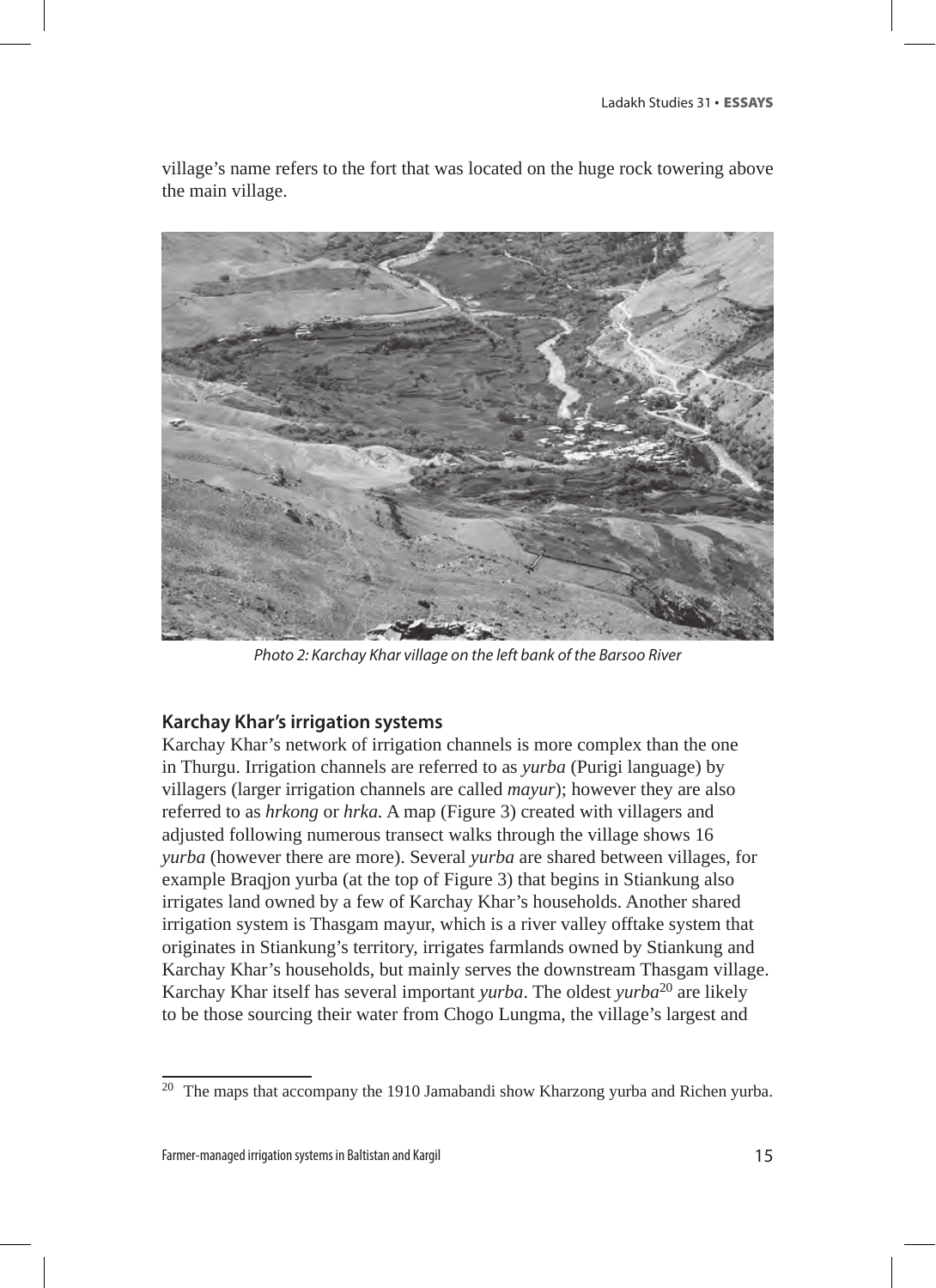wettest *nalla*; these include Kharzong yurba, Richen yurba and Chakdochan yurba that serve the village's most productive fields. Other smaller *yurba* were probably developed at later periods, to serve areas of land known as *broq<sup>21</sup>*. On these lands, more often than not grass and lucerne (alfalfa) is grown. Bro Lungma (Dandikhor) yurba and Dambisthang yurba, the village's two longest *yurba,* were both built by villagers in the post-1947 period, without government support. Both source their water from Bro Lungma *nalla.* The Dambisthang yurba is designed to draw water from Barsoo river and does so when Bro Lungma dries up each year in June-July (see Figure 3).



*Figure 3: Map of Karchay Khar showing features mentioned in text*

<sup>21</sup> In Balti *bloq* is used (Schmidt 2004), whereas in Purigi *broq* is used. *Bloq* or *broq* can be non-irrigated pasture land or irrigated land (termed *ol*) reserved for the production of fodder. A slight differentiation can be found in the pronunciation of many key Balti and Purigi words, for example, wheat is *tro* and *cro* and buckwheat is *blo* and *bro*.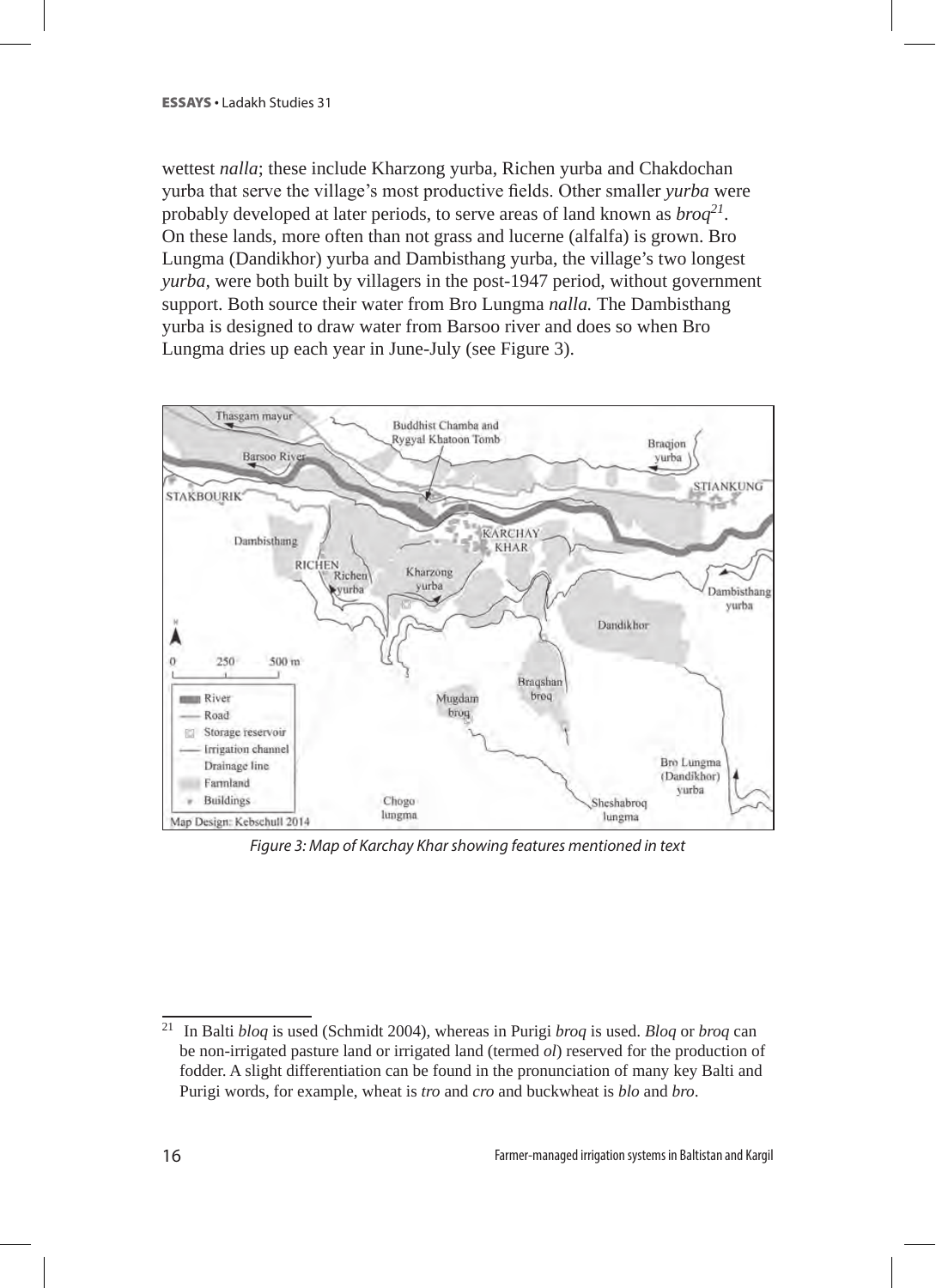#### **Irrigation rules over the past 100 years**

Like Thurgu, irrigation water rights in Karchay Khar are attached to the water source (i.e. the *nalla*) and not the particular channel (i.e. the *yurba*)*.* For example, Karchay Khar's oldest channels (Kharzong yurba, Richen yurba) source their water from Chogo Lungma (*nalla*). In the 1910 records, it is stated that in the first half of the agricultural year, when there is plentiful water supply, there are no water allocation rules. However, when the *nalla's* water flow decreases a system of water distribution (*chures*, or *bari*) is implemented: 24 households share the stream's water over a 12-day cycle; two households per day. The household names were recorded in 1910 and this same system continues to be followed in 2013, though it has been adjusted informally to reflect demographic changes, land sales etc. There is also a *chures* for Sheshabroq Lungma, recorded in 1910 and followed in 2013. This *nalla* supplies water via small *yurba* to at least eight *broq* and two areas of *khet* (seen in Figure 3)*.* About 60-70 years ago a huge landslide/landslip in Stiankung's main *nalla* shifted the course of Barsoo river, destroying hectares of agricultural land on both sides of the river (i.e. Karchay Khar and Stiankung). Several of Karchay Khar's families, with the help of other villagers, were subsequently able to develop a new *broq* (Mugdam broq) above the village because they were still entitled to their share of water from Sheshabroq Lungma.

Construction of the 7 km-long Dambisthang yurba began in 1951 and is said to have taken 18 years to complete, with little to no government support. The *yurba*  was created by 36 households who also developed farmland at Dambisthang, which is said to have formally been a polo ground. The *yurba's* system of water distribution (*chures*) reflects the contribution of labour during construction: there is a 12-day cycle, with three households having a share each day. Each year a watchman (*chustrunpa*) is selected to manage the *yurba*, for which he is remunerated 20 kg of wheat per household. In the 1970s, religious leaders are reported by Rizvi to be involved in village-level adjudication over irrigation systems (Rizvi, 1993). Similarly, in Karchay Khar, religious leaders are said to have been called upon to make and enforce rules pertaining to irrigation. In 2000, a meeting was held in Richen *mohalla*, above which Dambisthang yurba carries water to irrigate land at Dambisthang. It was decided that should the *yurba's* water cause damage to the property of any of Richen's seven households, the costs will be borne by the irrigators. A document was created to this effect, and signed by all the *yurba's* users.

After a 100 year gap, a second land settlement has begun in Kargil district, which promises to be a long drawn-out process. The *tehsil* office in Sankoo was established in 2007 with 36 villages under its jurisdiction. By summer 2013,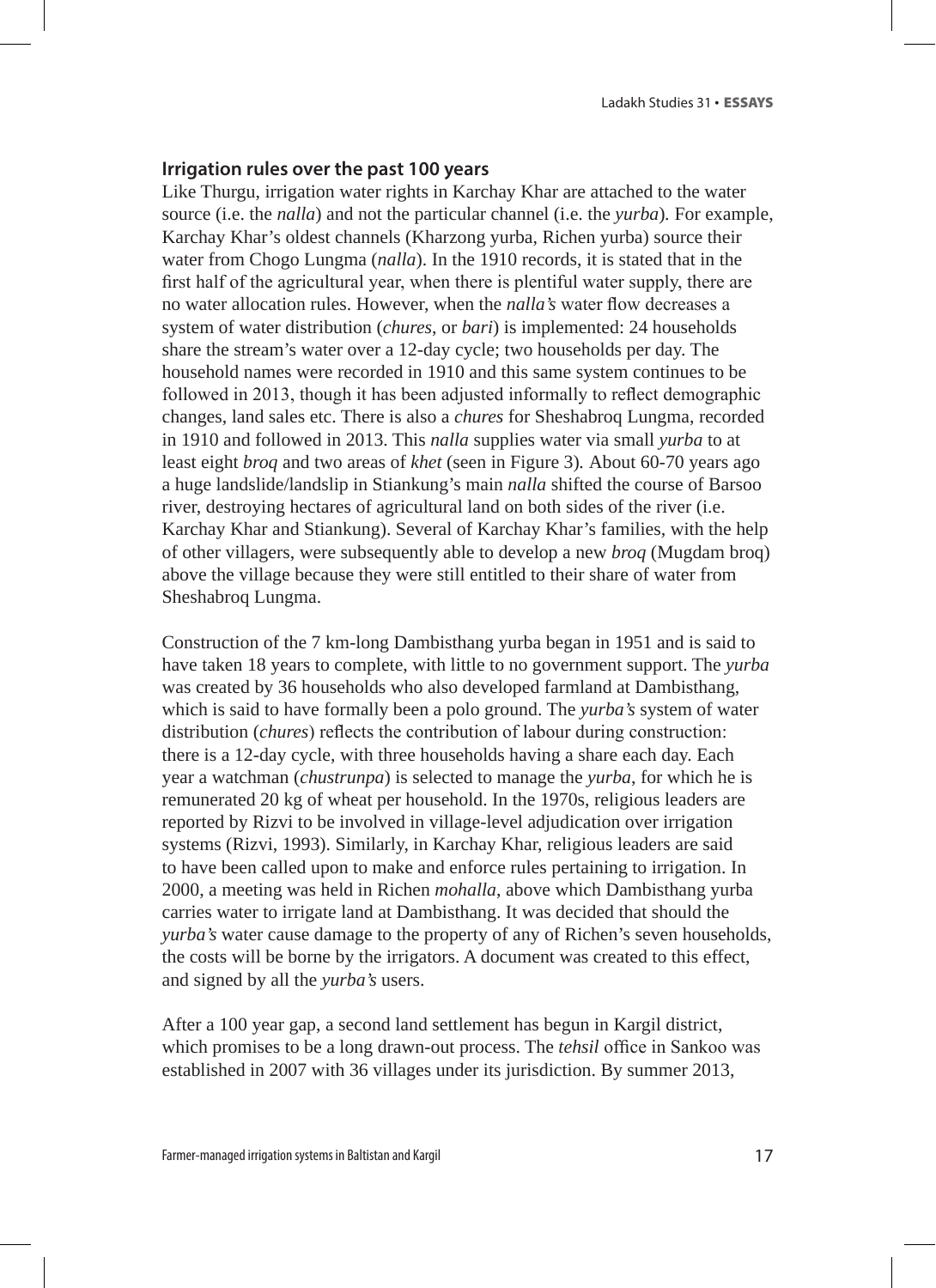the settlement operations for Sankoo's five smaller villages were complete. The *tehsildar* estimated it would take 31 years to complete the settlement of the remaining villages.

## **Irrigation development interventions in Karchay Khar**

Irrigation development interventions in the Suru valley are largely executed (or overseen) by the Public Works Department (PWD) and the Development Block. The Ladakh Autonomous Hill Development Council, Kargil<sup>22</sup> or LAHDC, K annually creates and approves the district plan, which is funded by the J&K state. The formation of the LAHDC, K is said to have been a success, because funds are now reaching the entire population, including the smallest/remotest of hamlets. In 2011, INR 20 million23*,* to be spent over a period of 10 years, was sanctioned by LAHDC, K for the improvement of Dambisthang pi yurba. According to the junior engineer in charge of this project, in the first year INR 2.5 million was spent on concrete lining and support treatment at the headwork, in 2012 about INR 0.55 million was spent on support work in three places between the headwork and village, and in 2013, a culvert was being constructed and repair work at Chogo Lungma was planned for the autumn.

Small sums are also allocated to various irrigation channels by MPs, MLAs, MLCs and councillors from their Constituency Development Funds, which are sanctioned by the Deputy Commissioner. The Gram Panchayat (GP) can decide and allocate small sums through its Community Development Fund, which are sanctioned by the Block Development Officer (BDO). The block also administers the centrally-funded National Rural Employment Guarantee Scheme (NREGS). Under NREGS, in 2011 Kharzong yurba, Richen yurba and Chakdochan yurba were repaired, and in 2012 and 2013, INR 160,000 was spent to improve channels and a bridlepath at Dandikhor (*ol*). When a section of Dambisthang pi yurba, close to where it crosses Chogo Lungma, collapsed in June 2013, the councillor visited the site and assisted the villagers to procure the necessary materials (wire mesh and piping) for its repair. The *sarpanch* (head of the GP) travelled with the councillor to Kargil where they met the Assistant Development Commissioner and Project Director of the District Rural Development Agency. The *sarpanch* collected ten 20-foot plastic pipes, the cost of which would come from flood management funds, and brought them back to the village. The

<sup>22</sup> LAHDC, K was formed in 2003 and comprises locally-elected councillors and bureaucrats.

<sup>&</sup>lt;sup>23</sup> Roughly equal to PKR 10,400,000, or EUR 310,000. According to xe.com, exchange rate was INR/PKR 1.92537 and INR/EUR 0.01543 on 02.07.2011.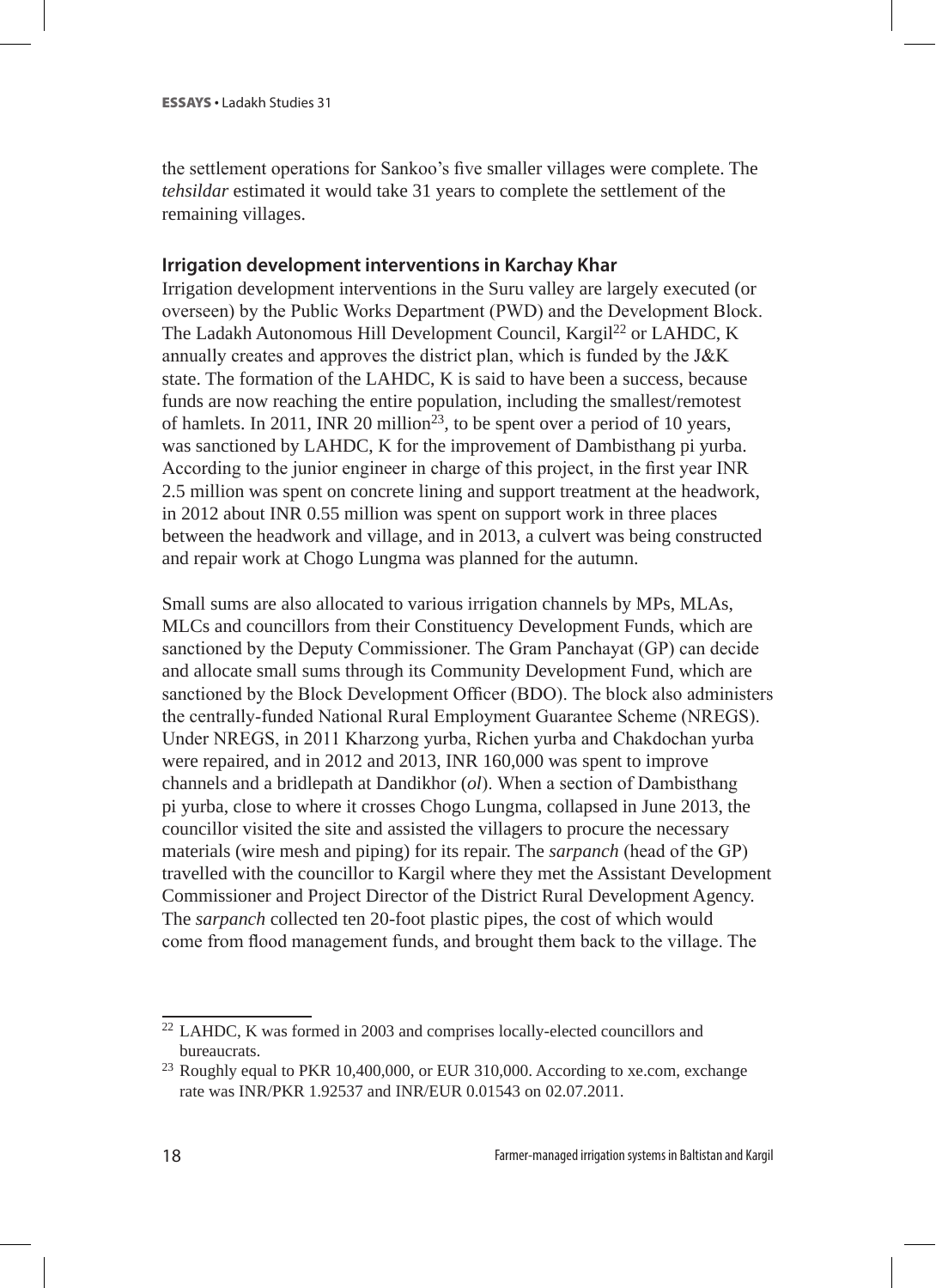*sarpanch* said they would receive the wire mesh when the BDO returned from Srinagar. Without using these materials however, on the fourth and fifth days after its collapse, the villagers repaired the section of *yurba* with remarkable skill and cooperation.

## **Discussion**

Regardless of non-farm employment earnings, remittances and subsidies, the use and maintenance of irrigation systems remain crucial for villagers' subsistence needs and for the viability of their settlements. In both Baltistan and Kargil, some of the needs of government departments and the military are supported by these irrigation systems too (e.g. production and supply of fodder to the Department of Sheep Husbandry in Suru Valley<sup>24</sup>). The literature suggests that external interventions only succeed when they build on existing social or institutional arrangements (e.g. Coward 1990). Mankelow (2005) shows that in Zangskar many irrigation interventions have been ineffectual and have undermined traditional institutions by increasing dependency on government schemes for funds, materials and labour. It is clear that support should be given to villagers; but it is also evident that it is not desirable that such support undermine local institutions.

Positively, this research shows that agencies do not appear to directly interfere with the traditional roles and responsibilities assigned to irrigation system functionaries, or with local rules of water distribution. Interventions appear to have reduced the number of days villagers spend on repairing channels and improving water supply. Since the 2011 repair work on Dambisthang yurba, its water users only have to spend 5-15 days per year cleaning and repairing the channel as compared to 15-30 days in the past. A junior engineer explained that if set correctly, concrete lining can have a lifespan of 50-75 years. Although there are allegations of misappropriation of funds, this project has not yet affected the channel's management. The repair of Ghora Bloq pi hrkong, likewise, appears to improve water supply. However this project was incoherent in at least three ways: it was funded by a non-government agency that claims to work in a participatory manner, though villagers seemed to regard it as a contractor-led project; the villagers link the project funding with the support of a political party due to which half the households did not participate in it; and thirdly, villagers

<sup>&</sup>lt;sup>24</sup> Historically too: in 1917 Thakar Singh proposed several irrigation interventions as a way to increase crop and grass production, to reduce the cost of maintaining troops in Gilgit region (Singh 1917).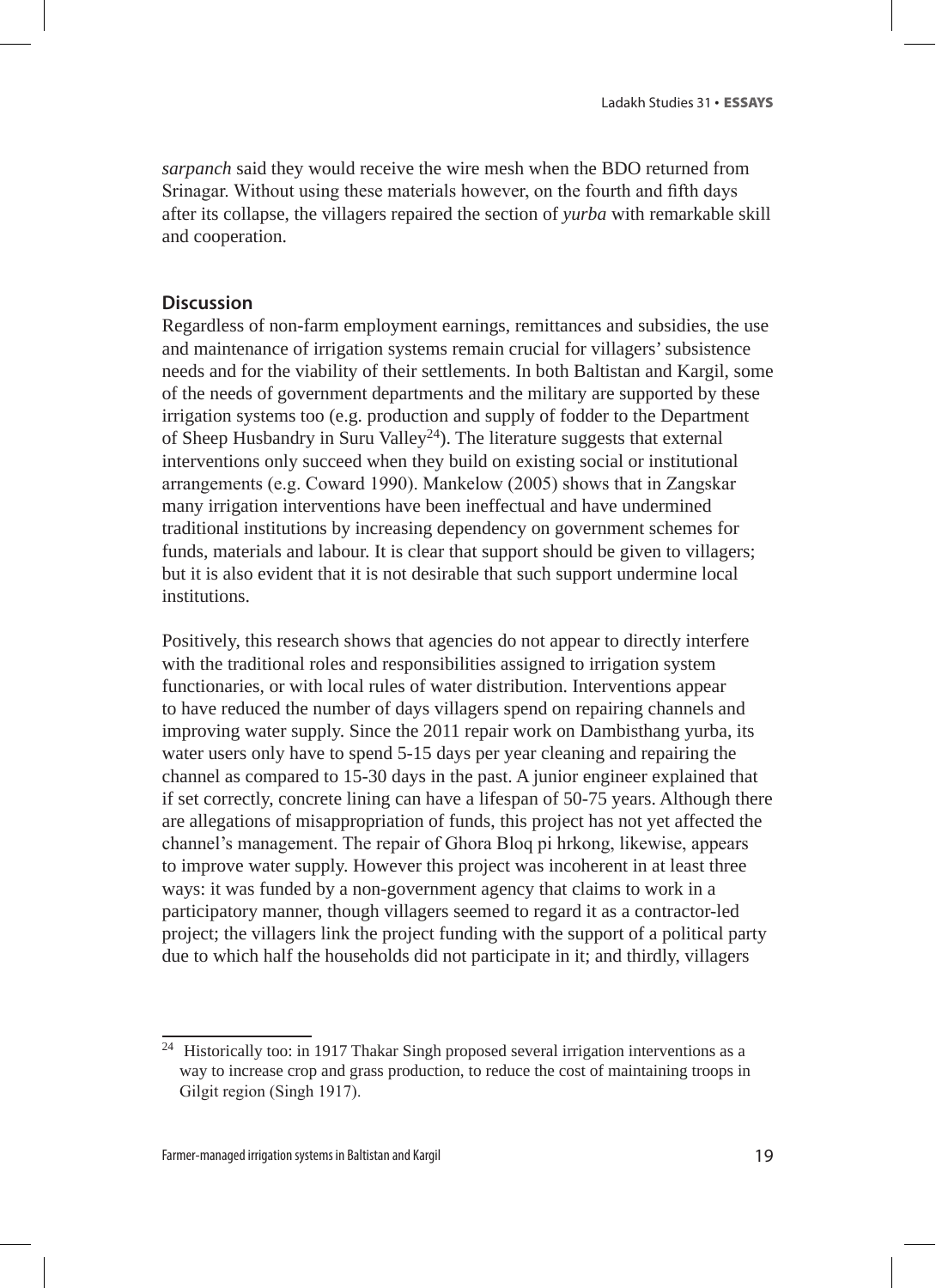did not provide voluntary labour even though the NGO's project book claims they did. These issues are only problematic in as far as practice differs from discourse. What counts, however, is whether the project supports or interferes with local institutions. For the cases discussed in this paper, only time will tell. In both Thurgu and Karchay Khar, and indeed in Shigar and Suru valleys, irrigation system management is very much intertwined with local-level politics (which include political and religious groups). In Karchay Khar and the Suru valley, irrigation projects are explicitly contractor-led, while a good chunk of the overall funding is tied to political party affiliations. However, the LAHDC, K model appears to allow locally-elected councillors to play a significant role in planning. This potentially adds a degree of transparency to decision-making at the district level by allowing local priorities to be voiced. In Thurgu and the Shigar valley, by contrast, there appears to be less transparency in decisionmaking; especially since 2009 when power was returned to bureaucrats. Almost half of Thurgu's households chose not to participate in the 2012 AKRSP project due to their political party affiliation. In this case, it could be argued that the AKRSP project may exacerbate social divisions within the village. Yet it would be unfair to blame the AKRSP: one could equally blame the introduction of the democratic, multi-party political system to the valleys of Ladakh/Kargil and Baltistan for the creation of political factions in villages.

There are several questions that need to be researched further. How are funds allocated to irrigation systems within districts, UCs/GPs, and revenue villages? Do interventions improve access to water for all including the poorest, or do they improve some people's access at the expense of others? For example, over the past two decades a majority of irrigation projects in Tisar Union Council have been implemented in the two politically dominant villages (of Chutron and Tisar). This paper shows that the rules and rights recorded a hundred years ago continue to influence the management of irrigation systems, though with some modification. One further topic for research, therefore, would be to examine how water rights and customs are being documented and recorded in Kargil district's ongoing land settlement operations.

## **Acknowledgements**

This study is funded by the German Ministry for Education and Research (BMBF), and is part of the research programme 'Crossroads Asia: Conflict-Migration-Development'. I would like to thank my research assistants Nazir and Rahmatullah in Baltistan, and Towhir and Mustafa in Kargil; and my village hosts Haji Mohammad and Ali in Shigar valley and Mohammad Master in Suru valley. I also thank Abdul Rahim in Kargil and Imran Nadeem in Skardu for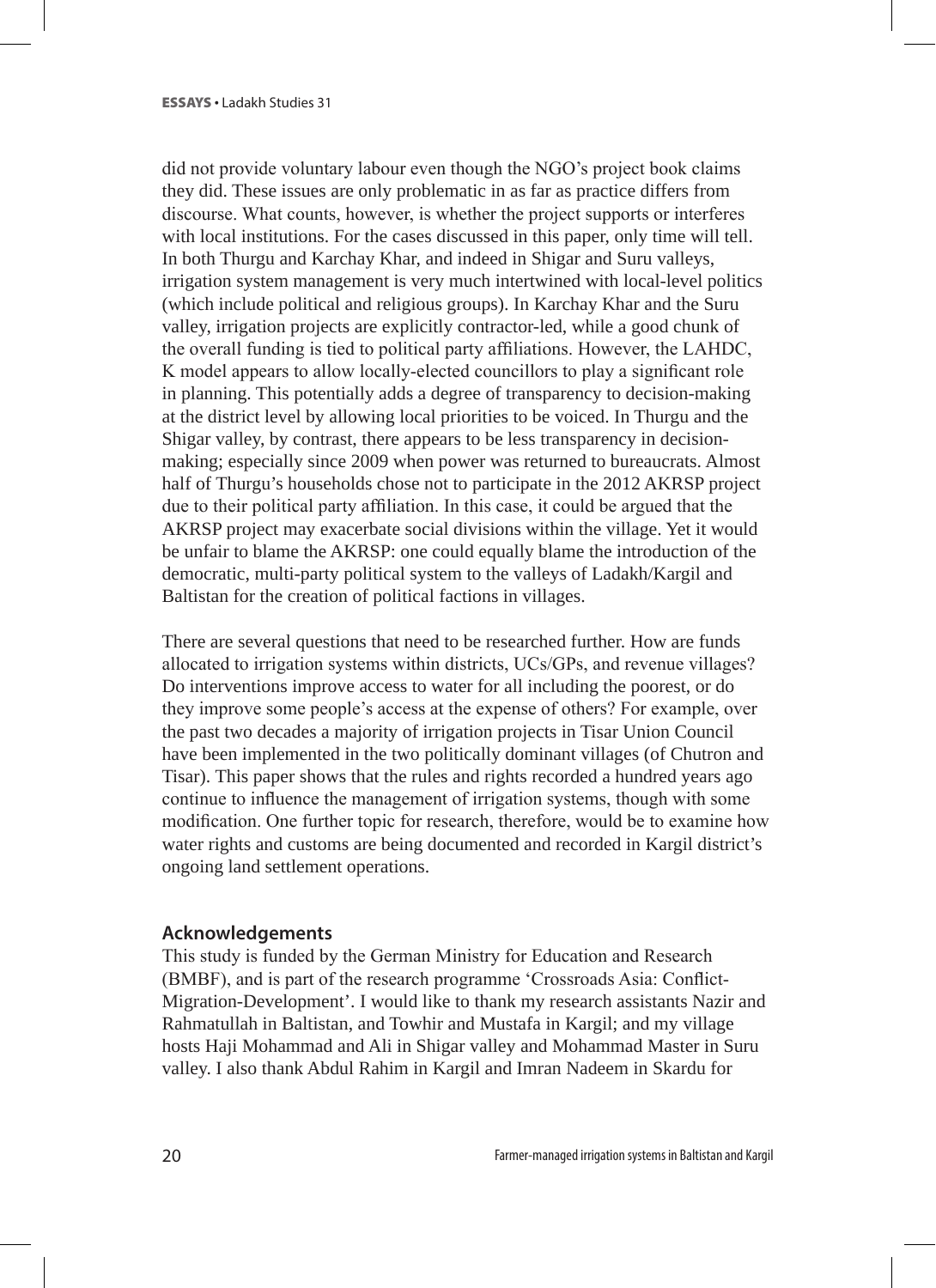your time and thoughtful comments on my earlier manuscript. Likewise I thank Sunetro Ghosal and two anonymous reviewers. Thanks to Jenny Kebschull for producing the village maps. I apologise in advance and assume full responsibility for any mistakes or misrepresentations.

#### *Bibliography*

- Abbasi, M.R. 2012. Kartse Khar. International Association for Ladakh Studies http://www. ladakhstudies.org/kartsekhar.html (accessed 17 October 2013).
- Azhar-Hewitt, F. 1998. All paths lead to the hot spring: Convivality, the code of honor, and capitalism in a Karakorum village, Pakistan. *Mountain Research and Development,* 18**,** pp. 265-272.
- Baker, J. M. 2003. The politics of knowledge: British colonial codification of "customary" irrigation practices in Kangra, India. *Himalayan Research Bulletin,* xxi**,** pp. 26-35.
- Beccar, L., Boelens, R. and Hoogendam, P. 2002. Water rights and collective action in community irrigation. *In:* Boelens, R. and Hoogendam, P. (eds.) *Water Rights and Empowerment.* Assen, the Netherlands: Koninklijke Van Gorcum.
- Boelens, R. 1998. Collective management and social construction of peasant irrigation systems: A conceptual introduction. *In:* Boelens, R. and Davila, G. (eds.) *Searching for equity. Conceptions of justice and equity in peasant irrigation.* Assen, The Netherlands: Van Gorcum.
- Bouzas, A.M. 2012. Mixed legacies in contested borderlands: Skardu and the Kashmir dispute *Geopolitics,* 17**,** pp. 867-886.
- Clemens, J. 2000. Rural development in Northern Pakistan. Impacts of the Aga Khan Rural Support Programme. *In:* Dittmann, A. (ed.) *Mountain societies in transition. Contributions to the cultural geography of the Karakorum.* Koeln: Koeppe.
- Coward, E. W. J. 1986. State and locality in Asian irrigation development: The property factor. *In:* Nobe, K.C. and Sampath, R.K. (eds.) *Irrigation management in developing countries: Current issues and approaches.* Boulder, Colorado: Westview Press.
- Coward, E.W.J. 1990. Property rights and network order: The case of irrigation works in the Western Himalayas. *Human Organisation,* 49**,** pp. 78-88.
- Dani, A.H. 1989. *History of Northern Areas of Pakistan,* Islamabad, National Institute of Historical and Cultural Research.
- Datta, C.L. 1984. *General Zorawar Singh. His life and achievements in Ladakh, Baltistan and Tibet*, New Delhi, Deep & Deep Publications.
- Demenge, J., Gupta, R. and Deboos, S. 2013. Contemporary publics and politics in Ladakh. *Himalaya,* 32**,** pp. 7-11.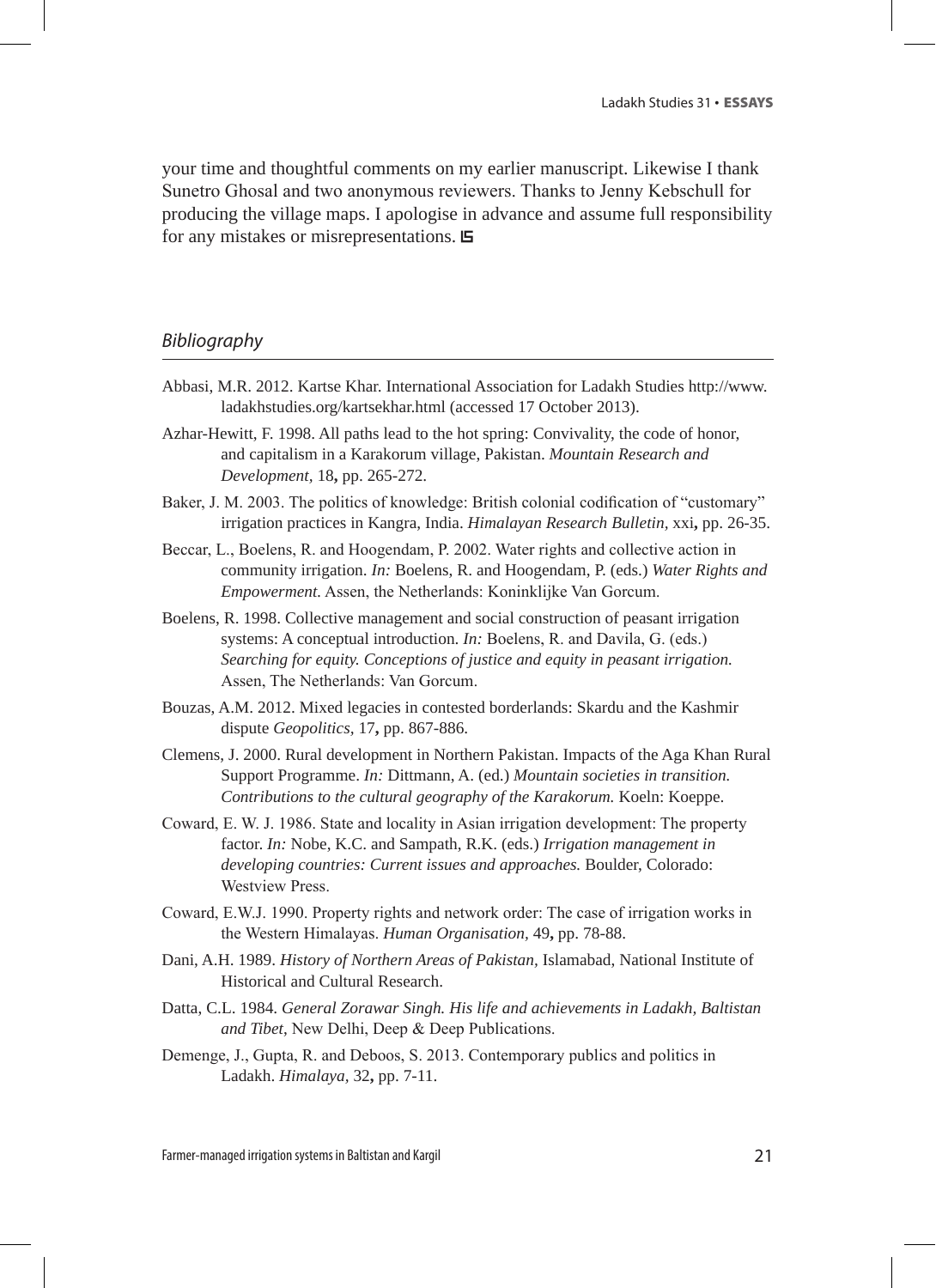- Fazlur-Rahman 2007. The role of Aga Khan Rural Support Programme in rural development in the Karakorum, Hindu Kush & Himalayan region: Examples from the Northern Mountainous belt in Pakistan. *Journal of Mountain Science,* 4**,** pp. 331-343.
- Francke, A.H. 1999 [1907]. *A history of Western Tibet,* Delhi, Pilgrims Books.
- Gazetteer 1974 [1890]. *Gazetteer of Kashmir and Ladak*. Compiled under the direction of the Quarter Master General in India in the Intelligence Branch; published by the Superintendent of Govt. Print., Calcutta. Delhi: Vivek Publishing House.
- Grist, N. 1998. *Local politics in the Suru Valley of Northern India.* PhD, Goldsmiths' College, London University.
- Grist, N. 2008. Urbanisation in Kargil and its effects in the Suru Valley. *In:* Beek, M.V. and Pirie, F. (eds.) *Modern Ladakh: Anthropological perspectives on continuity and change.* Leiden: Brill.
- Hill, J. 2013. The role of authority in the collective management of hill irrigation systems in the Alai (Kyrgyzstan) and Pamir (Tajikistan). *Mountain Research and Development,* 33**,** pp. 294-304.
- Hill, J. 2014. Irrigation practices, irrigation development interventions, and local politics: Re-thinking the role of place over time in a village in Baltistan, in the central Karakorum. *Crossroads Asia Working Paper Series, No. 16*.
- Labbal, V. 2000. Traditional oases of Ladakh: A case study of equity in water management. *In:* Kreutzmann, H. (ed.) *Sharing water. Irrigation and water management in the Hindukush - Karakoram - Himalaya.* Karachi: Oxford University Press.
- Lawrence, W.R. 2002 [1909]. Kashmir and Jammu. *Imperial Gazetteer of India. Provincial Series.* Lahore: Sang-e-Meel Publications [reprint].
- Magnusson, J. 2006. The Baltistan movement: Tibetan history and identity in the Northern Areas of Pakistan. *Proceedings of the tenth seminar of the International Association for Tibetan Studies***,** pp. 191-205.
- Magnusson, J. 2011. The Baltistan movement and the power of pop ghazals. *Asian Ethnology,* 70**,** pp. 33-57.
- Mankelow, S. 2005. Watershed Development in Central Zangskar. *Ladakh Studies,* 19**,** pp. 40-46.
- MoJK (1912). Note on the assessment report of the Kargil Tahsil, by the Revenue Minister and the Chief Minister to the Maharaja, with orders of the Maharaja of Jammu and Kashmir (MoJK). Allahabad, The Pioneer Press.
- Rizvi, B. R. 1993. *The Balti. A scheduled tribe of Jammu & Kashmir,* New Delhi, Gyan Publishing House.
- Schmid, A.T. 2000. Minority strategies to water access: The Dom in Hunza, Northern Areas of Pakistan *In:* Kreutzmann, H. (ed.) *Sharing water. Irrigation and water management in the Hindukush - Karakoram - Himalaya.* Karachi: Oxford University Press.
- Schmidt, M. 2004. Interdependencies and reciprocity of private and common property resources in the Central Karakorum. *Erdkunde,* 58**,** pp. 316-330.